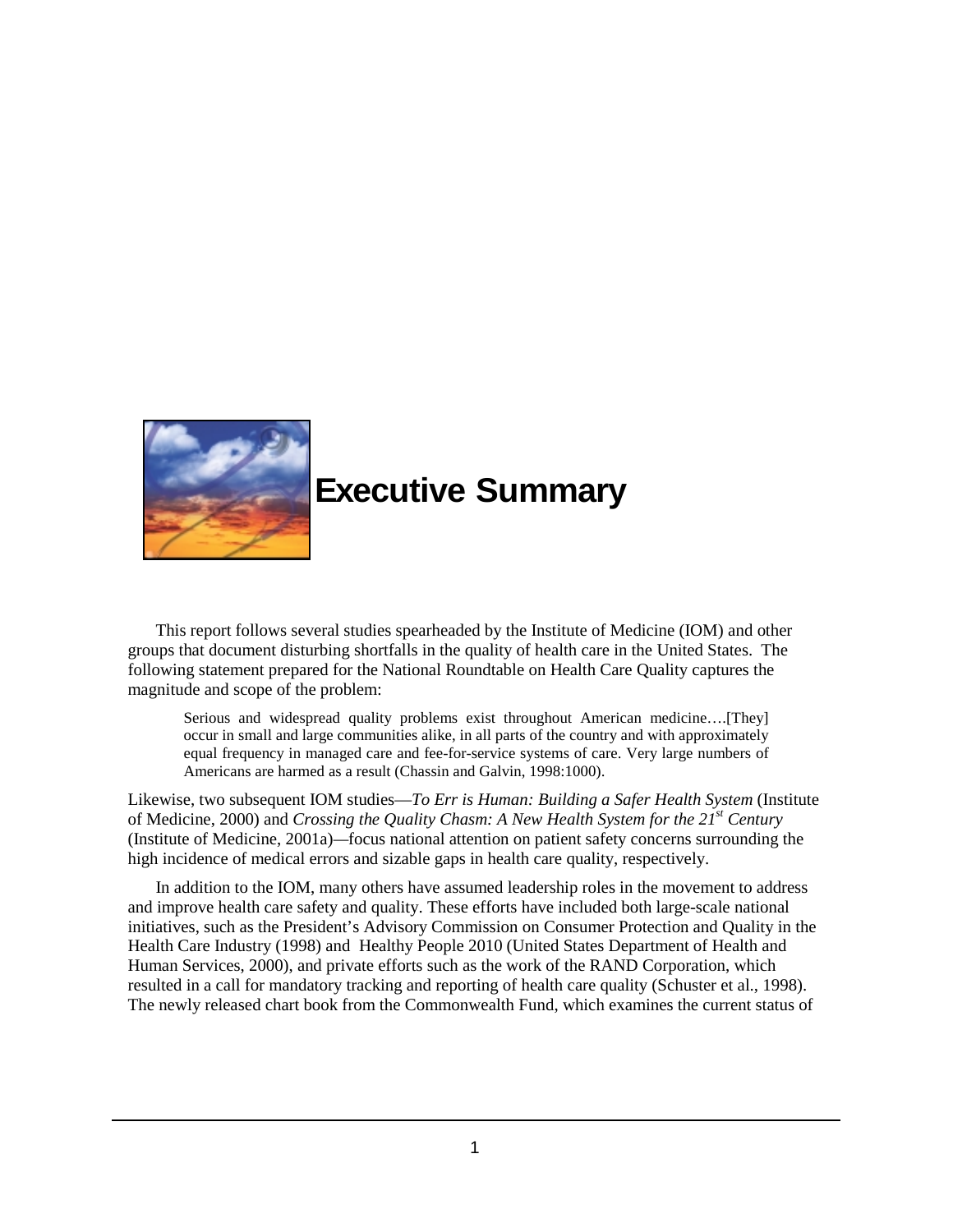quality of health care in the United States, confirms that quality problems persist (Leatherman and McCarthy, 2002):

- Fewer than half of adults aged 50 and over were found to have received recommended screening tests for colorectal cancer (Centers for Disease Control and Prevention, 2001; Leatherman and McCarthy, 2002).
- Inadequate care after a heart attack results in 18,000 unnecessary deaths per year (Chassin, 1997).
- In a recent survey, 17 million people reported being told by their pharmacist that the drugs they were prescribed could cause an interaction (Harris Interactive, 2001).

Problems such as those cited above have now been noted so frequently that we risk becoming desensitized even as we pursue change. Our technical lexicon of performance improvements and system interventions can obscure the stark reality that we invest billions in research to find appropriate treatments (National Institutes of Health, 2002), we spend more than \$1 trillion on health care annually (Heffler et al., 2002), we have extraordinary knowledge and capacity to deliver the best care in the world, but we repeatedly fail to translate that knowledge and capacity into clinical practice.

# **Study Purpose and Scope**

The IOM's *Quality Chasm* report sets forth a bold strategy for achieving substantial improvement in health care quality during the coming decade (Institute of Medicine, 2001a). As a crucial first step in making the nation's health care system more responsive to the needs of patients and more cable of delivering science-based care, the *Quality Chasm* report recommends the systematic identification of priority areas for quality improvement. The idea behind this strategy was to have various groups at different levels focus on improving care in a limited set of priority areas, with the hope that their collective efforts would help move the nation forward toward achieving

better-quality health care for all Americans. In response, the Department of Health and Human Services (DHHS) contracted with the IOM to form a committee whose charge was threefold: to select criteria for screening potential priority areas, to develop a process for applying those criteria, and to generate a list of approximately 15 to 20 candidate areas.

# **Guiding Principles**

## **Systems Approach**

Behind each of the priority areas recommended in this report is a patient who may be receiving poor quality care. This is due not to a lack of effective treatments, but to inadequate health care delivery systems that fail to implement these treatments. For this reason, the committee considered quality to be a systems property, recognizing that although the health care workforce is trying hard to deliver the best care, those efforts are doomed to failure with today's outmoded and poorly designed systems. The committee did not concentrate on ways of improving the efficacy of existing bestpractice treatments through either biomedical research or technological innovation, but rather on ways to improve the delivery of those treatments. Indeed the goal of the study was to identify priority areas that presented the greatest opportunity to narrow the gap between what the health care system is routinely doing now and what we know to be best medical practice.

## **Scope and Framework**

The *Quality Chasm* report proposes that chronic conditions serve as the focal point for the priority areas, given that a limited number of chronic conditions account for the majority of the nation's health care burden and resource use (Hoffman et al., 1996; Institute of Medicine, 2001a; Partnership for Solutions, 2001; The Robert Wood Johnson Foundation, 2001). Chronic conditions do represent a substantial number of the priority areas on the final list presented in this report; however, this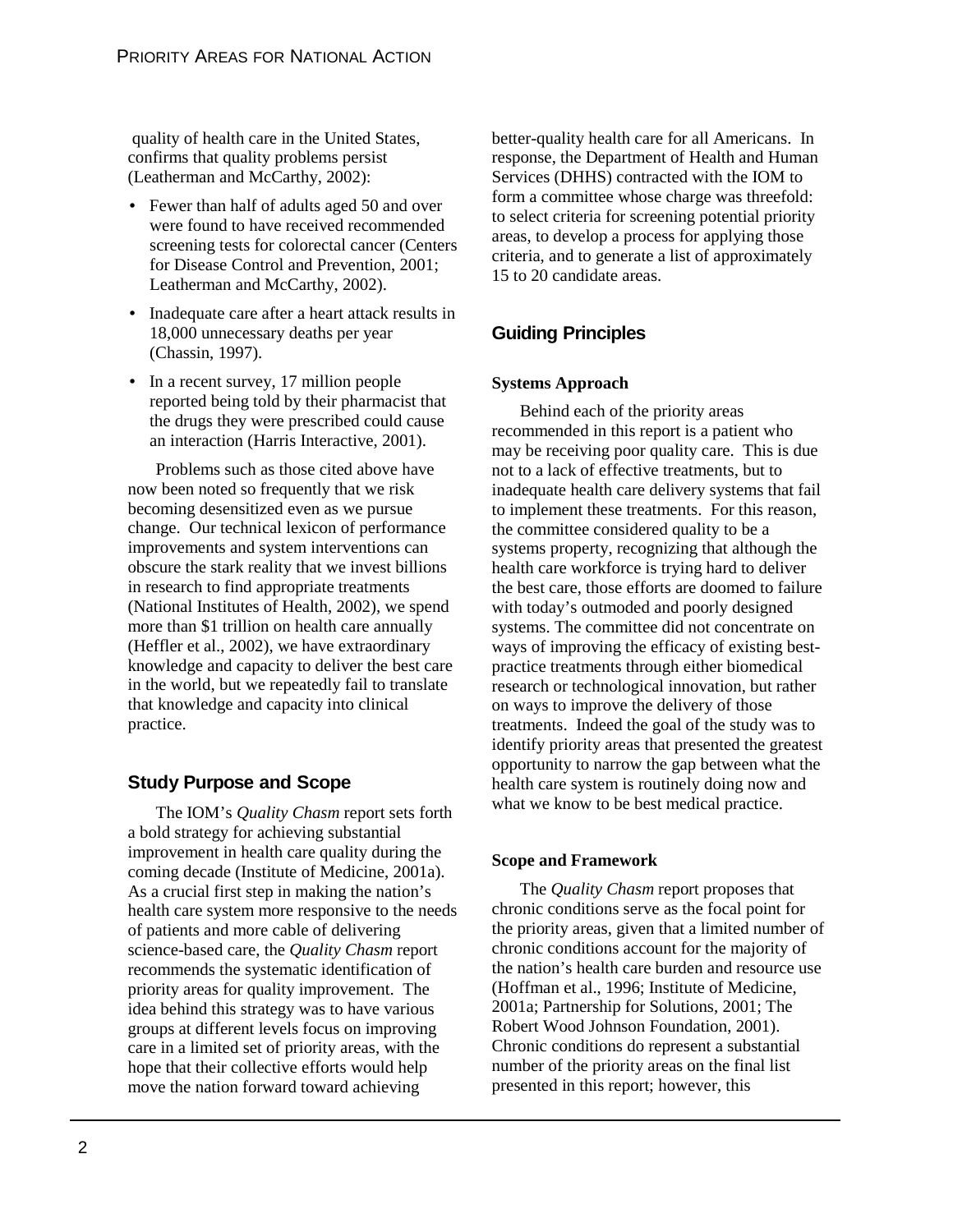committee was constituted and charged to go beyond a disease-based approach. Therefore, the committee decided to recommend priority areas that would be representative of the entire spectrum of health care, rather than being limited to one important segment.

Given this broader perspective, the committee decided a framework would be useful in helping to identify potential candidates for the priority areas. The committee built upon the framework originally developed by the Foundation for Accountability and subsequently incorporated into the National Health Care Quality Report (Foundation for Accountability, 1997a, 1997b; Institute of Medicine, 2001b). This consumer-oriented framework encompasses four domains of care: staying healthy (preventive care), getting better (acute care), living with illness/disability (chronic care), and coping with end of life (palliative care).<sup>1</sup> In response to the *Quality Chasm* report's ardent appeal for systems change, the committee supplemented these four categories with a fifth—cross-cutting systems interventions—to address vitally important areas, such as coordination of care, that cut across specific conditions and domains.

Like all frameworks, that employed by the committee has advantages as well as limitations. The committee found its framework to be useful for initially identifying candidate areas and then later in the process for checking the balance of the final portfolio of recommended priority areas. However, one of the framework's limitations was that it tended to result in placing conditions into rigid categories, whereas health care for many of the priority areas involves services in all five categories. Figure ES-1 presents the committee's initial framework for determining priority areas. The overlapping circles represent the interrelatedness of the five categories.

**Recommendation 1: The committee recommends that the priority areas collectively:** 

- **Represent the U.S. population's health care needs across the lifespan, in multiple health care settings involving many types of health care professionals.**
- **Extend across the full spectrum of health care, from keeping people well and maximizing overall health; to providing treatment to cure people of disease and health problems as often as possible; to assisting people who become chronically ill to live longer, more productive and comfortable lives; to providing dignified care at the end of life that is respectful of the values and preferences of individuals and their families.**



FIGURE ES-1 The committee's initial framework for determining priority areas.

<sup>&</sup>lt;sup>1</sup> Terms in parentheses are the clinical terms corresponding to each of these stages.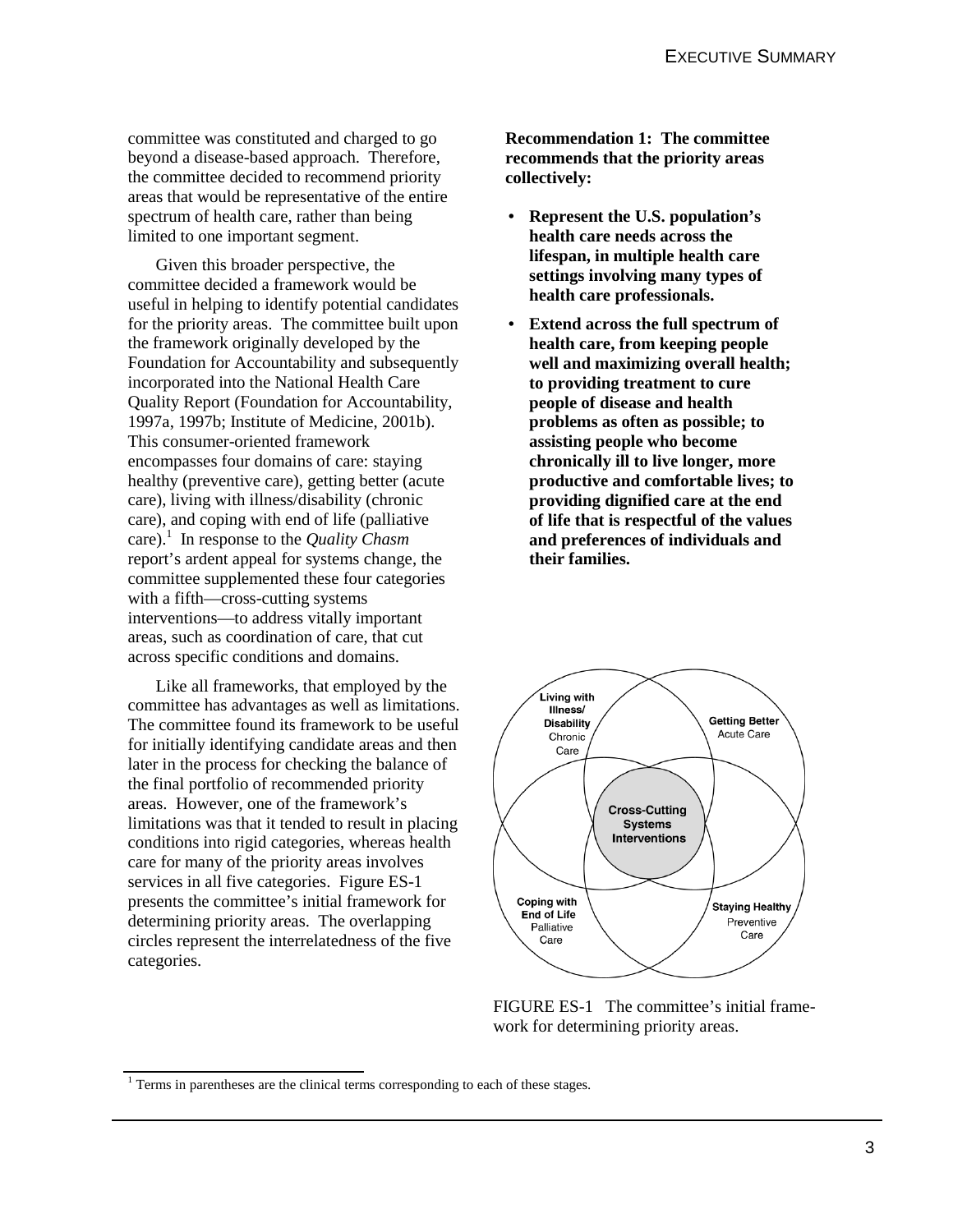#### **Evidence-Based Approach**

The committee developed its recommendations using an evidence-based approach. Particularly for estimates of disease burden, the committee relied on quantitative data from national datasets to compare the burden of disease as regards prevalence, disability, and costs across priority areas.

At the same time, the committee recognized that the existing evidence base could provide only partial guidance for fulfilling its charge. Specifically, there was little quantitative data available for comparing the costs and outcomes of quality improvement programs across different priority areas. For this purpose, the committee supplemented quantitative data with qualitative data and case studies of successful examples of system change. These sources were used to study whether, for a condition posing a high health burden, there was evidence that quality improvement could substantially improve care. Here, the committee used evidence to examine the potential benefits of system change, rather than to generate numerical rankings for particular priority areas. To ensure a stronger evidence base in the future, the committee has recommended strategic investment in research on effective interventions that can improve the quality of care in a number of the priority areas and the development of accompanying standardized measures.

## **Criteria**

The committee used three closely related criteria—impact, improvability, and inclusiveness—in selecting the priority areas.

#### **Recommendation 2: The committee recommends use of the following criteria for identifying priority areas:**

- *Impact***—the extent of the burden disability, mortality, and economic costs—imposed by a condition, including effects on patients, families, communities, and societies.**
- *Improvability***—the extent of the gap between current practice and evidence-based best practice and the likelihood that the gap can be closed and conditions improved through change in an area; and the opportunity to achieve dramatic improvements in the six national quality aims identified in the** *Quality Chasm* **report (safety, effectiveness, patient-centeredness, timeliness, efficiency and equity).**
- *Inclusiveness***—the relevance of an area to a broad range of individuals with regard to age, gender, socioeconomic status, and ethnicity/ race (equity); the generalizability of associated quality improvement strategies to many types of conditions and illnesses across the spectrum of health care (representativeness); and the breadth of change effected through such strategies across a range of health care settings and providers (reach).**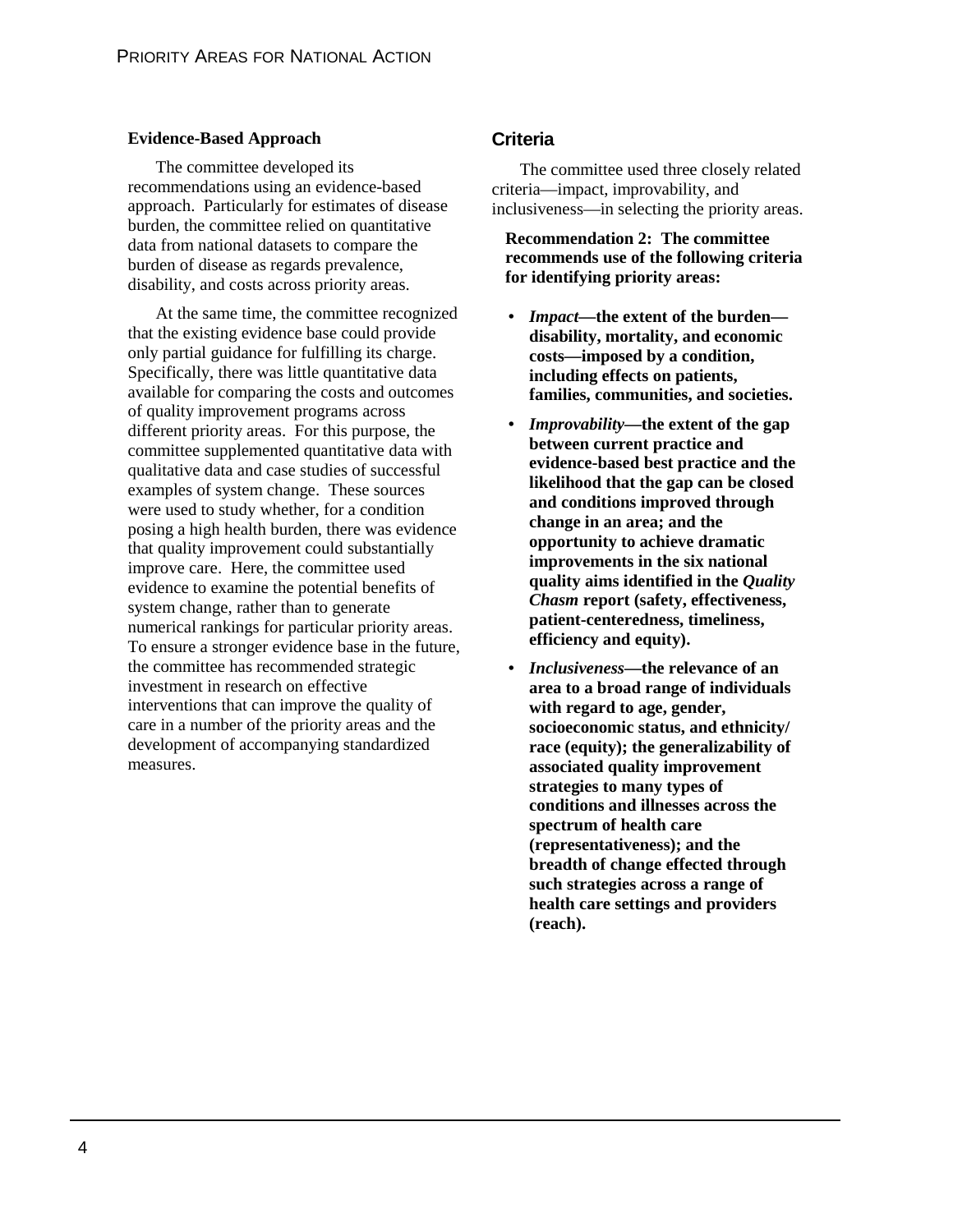## **Final List of Priority Areas**

The committee's selection process yielded a final set of 20 priority areas for improvement in health care quality. Improving the delivery of care in any of these areas would enable stakeholders at the national, state, and local levels to begin setting a course for quality health care while addressing unacceptable disparities in care for all Americans. The committee made no attempt to rank order the priority areas selected. The first 2 listed—care coordination and self-management/health literacy—are crosscutting areas in which improvements would benefit a broad array of patients. The 17 that follow represent the continuum of care across the life span and are relevant to preventive care, inpatient/surgical care, chronic conditions, endof-life care, and behavioral health, as well as to care for children and adolescents (see boxes ES-1 to ES-6). Finally, obesity is included as an "emerging area"<sup>2</sup> that does not at this point satisfy the selection criteria as fully as the other 19 priority areas.

**Recommendation 3: The committee recommends that DHHS, along with other public and private entities, focus on the following priority areas for transforming health care:** 

- **Care coordination (cross-cutting)**
- **Self-management/health literacy (cross-cutting)**
- **Asthma—appropriate treatment for persons with mild/moderate persistent asthma**
- **Cancer screening that is evidencebased—focus on colorectal and cervical cancer**
- **Children with special health care needs 3**
- **Diabetes—focus on appropriate management of early disease**
- **End of life with advanced organ system failure—focus on congestive heart failure and chronic obstructive pulmonary disease**
- **Frailty associated with old age preventing falls and pressure ulcers, maximizing function, and developing advanced care plans**
- **Hypertension—focus on appropriate management of early disease**
- **Immunization—children and adults**
- **Ischemic heart disease—prevention, reduction of recurring events, and optimization of functional capacity**
- **Major depression—screening and treatment**
- **Medication management preventing medication errors and overuse of antibiotics**
- **Nosocomial infections—prevention and surveillance**
- **Pain control in advanced cancer**
- **Pregnancy and childbirth appropriate prenatal and intrapartum care**
- **Severe and persistent mental illness—focus on treatment in the public sector**
- **Stroke—early intervention and rehabilitation**
- **Tobacco dependence treatment in adults**
- **Obesity (emerging area)**

<sup>2</sup> An emerging area is one of high burden (impact) that affects a broad range of individuals (inclusiveness) and for which the evidence base for effective interventions (improvability) is still forming.

<sup>&</sup>lt;sup>3</sup> The Maternal and Child Health Bureau defines this population as "those (children) who have or are at increased risk for a chronic physical, developmental, behavioral or emotional condition and who also require health and related services of a type or amount beyond that required by children generally" (McPherson et al., 1998:138).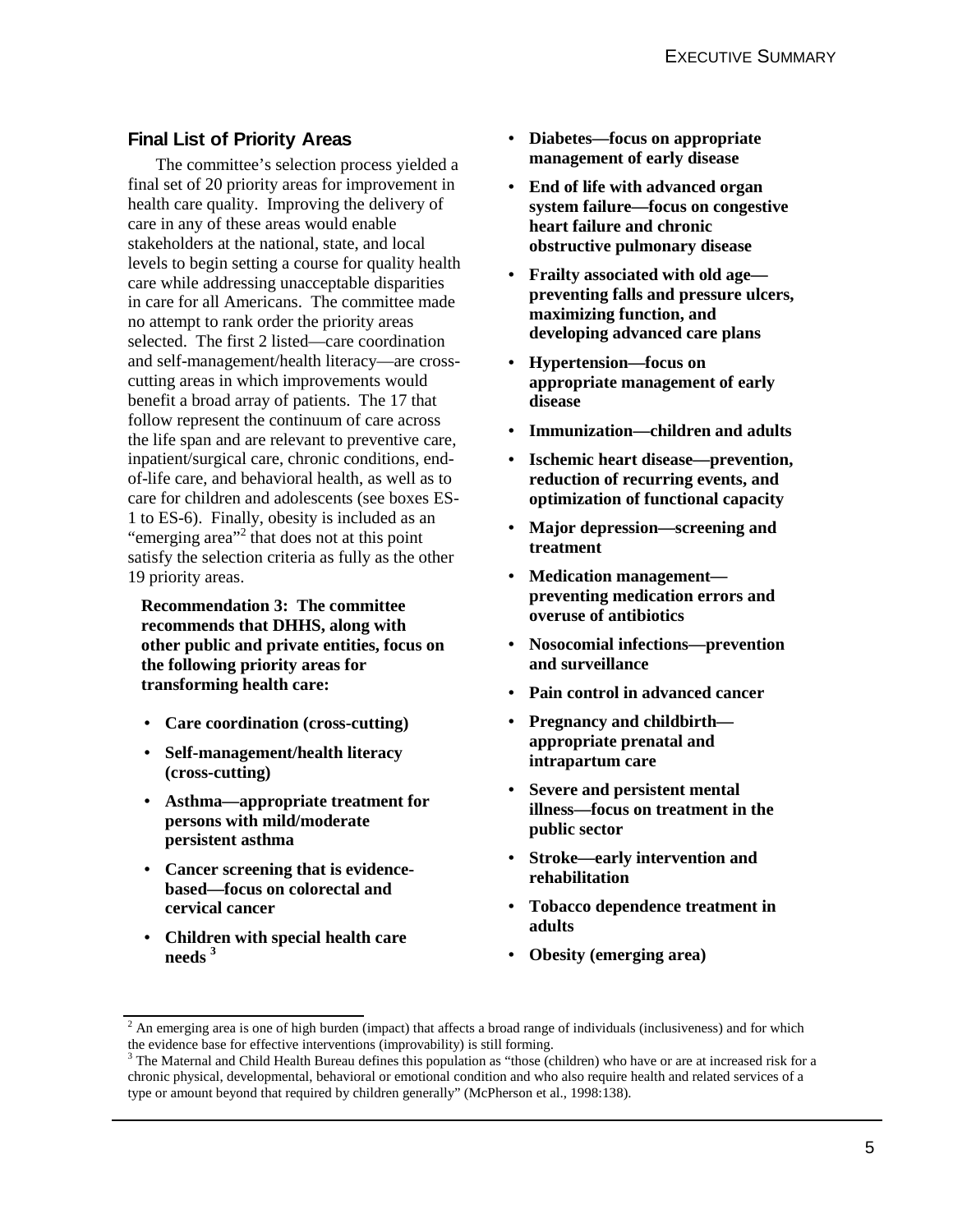# **Box ES-1 Priority Areas That Relate to Preventive Care**

- Care coordination (cross-cutting)
- Self-management/health literacy (cross-cutting)
- Cancer screening
- Hypertension
- Immunization
- Ischemic heart disease (prevention)
- Major depression (screening)
- Pregnancy and childbirth
- Tobacco dependence
- Obesity (emerging area)

# **Box ES-2 Priority Areas That Relate to Behavioral Health**

- Care coordination (cross-cutting)
- Self-management/health literacy (cross-cutting)
- Major depression
- Severe and persistent mental illness
- Tobacco dependence
- Obesity (emerging area)

## **Box ES-3 Priority Areas That Relate to Chronic Conditions**

- Care coordination (cross-cutting)
- Self-management/health literacy (cross-cutting)
- Asthma
- Children with special health care needs
- Diabetes
- End of life with advanced organ system failure
- **Frailty**
- **Hypertension**
- Ischemic heart disease
- Major depression (treatment)
- Medication management
	- − Medication errors
	- − Overuse of antibiotics
- Pain control in advanced cancer
- Severe and persistent mental illness
- Stroke
- Tobacco dependence
- Obesity (emerging area)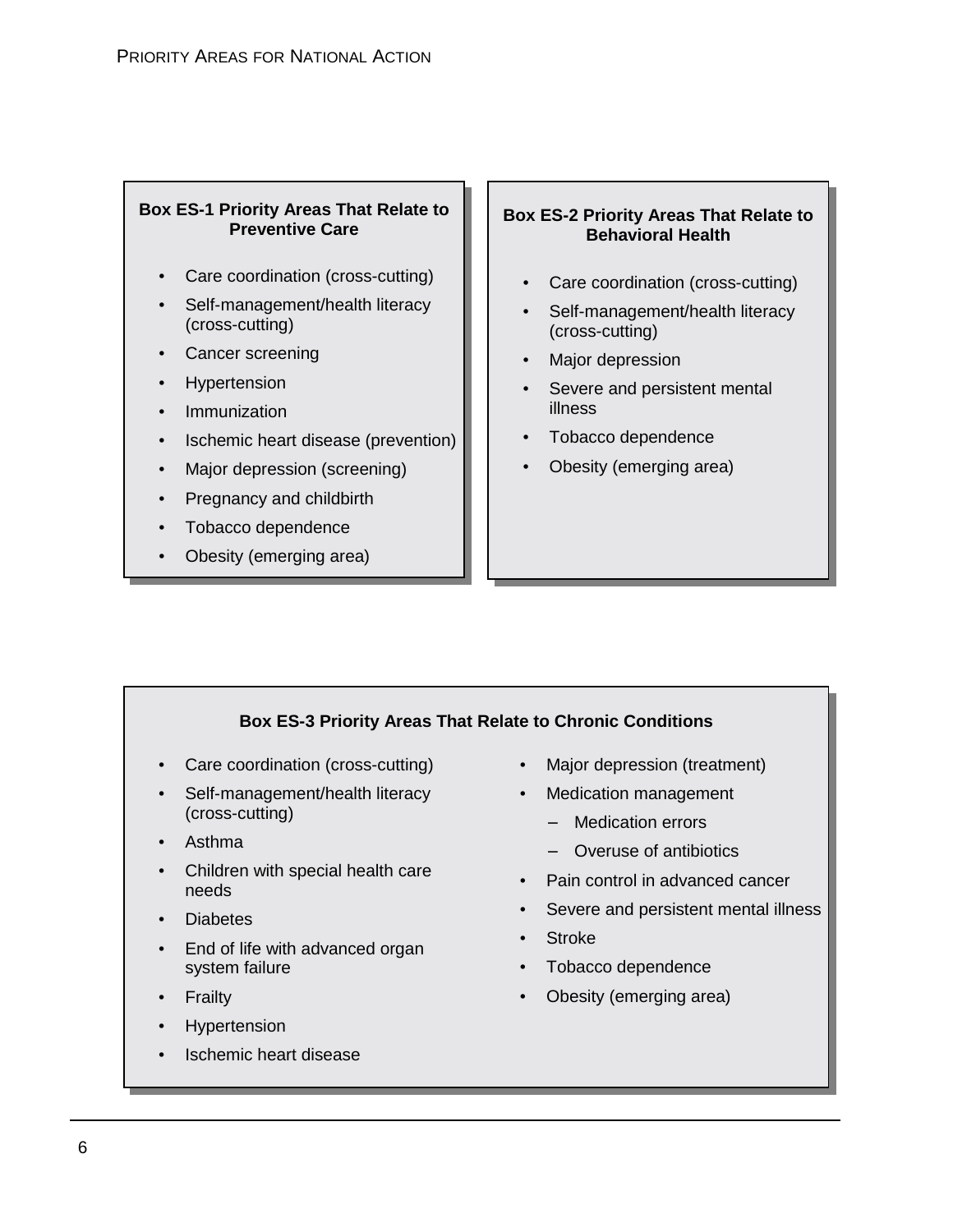## **Box ES-4 Priority Areas That Relate to End of Life**

- Care coordination (cross-cutting)
- Self-management/health literacy (cross-cutting)
- Chronic conditions
- End of life with advanced organ system failure
- **Frailty**
- Medication management
	- − Medication errors
	- − Overuse of antibiotics
- Nosocomial infections
- Pain control in advanced cancer

# **Box ES-5 Priority Areas That Relate to Children and Adolescents**

- Care coordination (cross-cutting)
- Self-management/health literacy (cross-cutting)
- Asthma
- Children with special health care needs
- **Diabetes**
- Immunization (children)
- Major depression
- Medication management
	- − Medication errors
	- − Overuse of antibiotics
- Obesity (emerging area)

## **Box ES-6 Priority Areas That Relate to Inpatient/Surgical Care**

- Care coordination (cross-cutting)
- Self-management/health literacy (cross-cutting)
- End of life with advanced organ system failure
- Ischemic heart disease
- Medication management
	- − Medication errors
	- Overuse of antibiotics
- Nosocomial infections
- Pain control in advanced cancer
- Pregnancy and childbirth
- Severe and persistent mental illness
- **Stroke**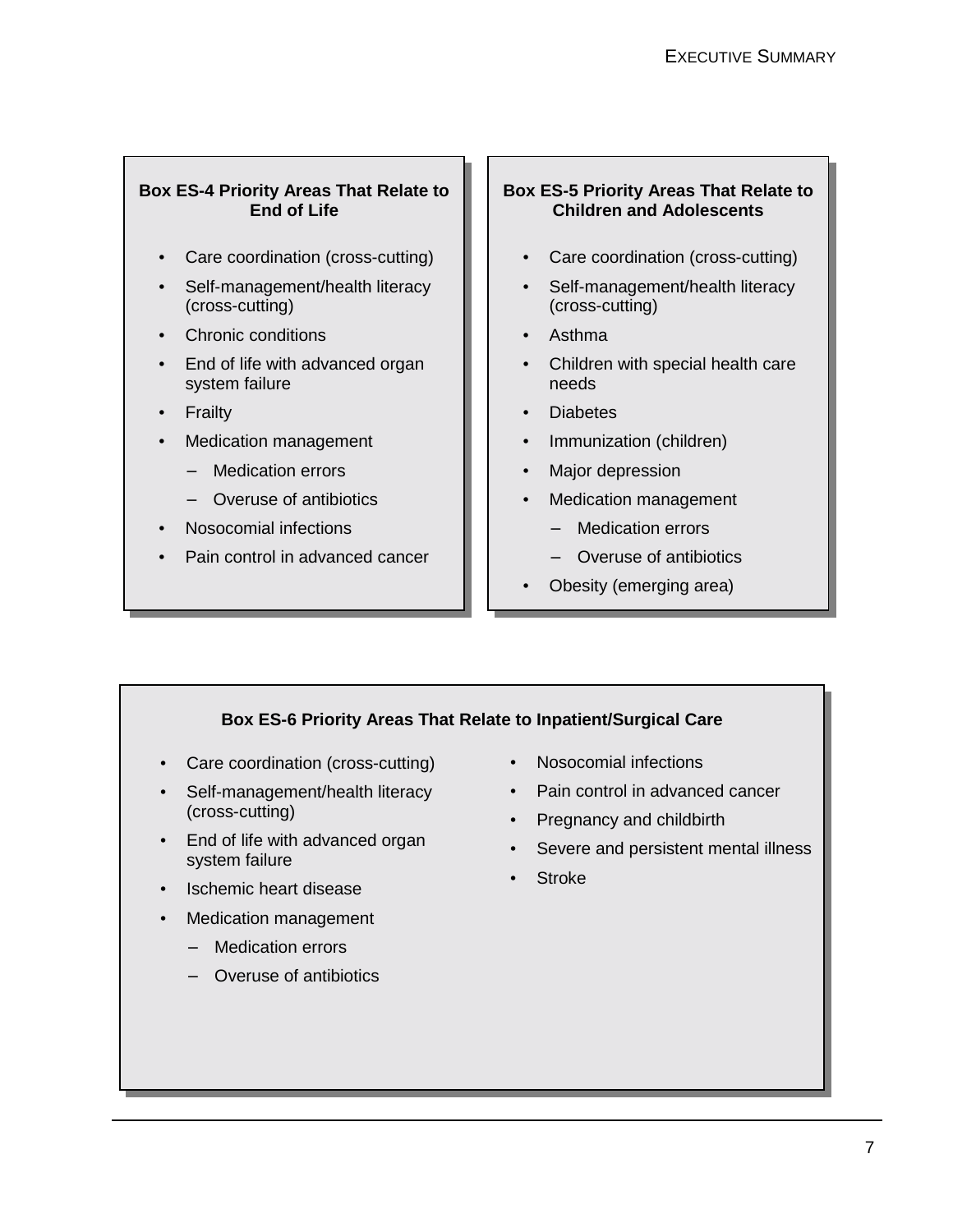## **Process for Identifying Priority Areas**

In response to its charge, the committee developed a process for determining priority areas (see Figure ES-2). This process was refined according to the committee's experience in selecting the priority areas recommended in this report, and is suggested as a model for future priority-setting efforts. The steps in the process can be summarized as follows:

- 1. Determine a framework for the priority areas.
- 2. Identify candidate areas.
- 3. Establish criteria for selecting the final priority areas.
- 4. Categorize candidate areas within the framework.
- 5. Apply impact and inclusiveness criteria to the candidates.
- 6. Apply criteria of improvability and inclusiveness to the preliminary set of areas obtained in step 5.
- 7. Identify priority areas; reassess and approve.
- 8. Implement strategies for improving care in the priority areas, measure the impact of implementation, and review/update the list of areas.

Throughout the process, public input should be solicited from multiple sources.

Following is a detailed description of each of the above steps. This description encompasses both the process initially formulated by the committee and modifications that emerged as a result of the committee's deliberations.

## **Determine Framework**

The framework used by the committee's was discussed above and is detailed in Chapter 1.

#### **Identify Candidates**

In developing an initial candidate list, the committee drew on a variety of sources. These included the collective knowledge and broad expertise of its members (see Appendix A for biographical sketches of committee members), feedback received from presenters and the public at a workshop held in May 2002 (see Appendix B for the workshop agenda), and work done by other groups in the area of the burden of chronic conditions/diseases and by organizations that have already established lists of priority conditions/areas to meet their specific needs. Using all these resources, the committee settled on a list of approximately 60 candidate priority areas to screen by means of the process outlined above. Selecting just 60 candidates for the first cut was extremely difficult, as there are hundreds of diseases, preventive services, and health care system failures that might be included. The remaining steps in the process were then applied to narrow this list still further to the 20 areas recommended by the committee.

## **Establish Criteria**

The criteria used by the committee were cited above and are discussed in depth in Chapter 2.

#### **Categorize Candidates Within the Framework**

Once a pool of candidate areas had been established, they were organized within the categories of the framework. For example, using the committee's initial framework, diabetes was placed under chronic care, tobacco dependency treatment under preventive care, pain control under palliative care, antibiotic overuse under acute care, and care coordination under cross-cutting systems interventions.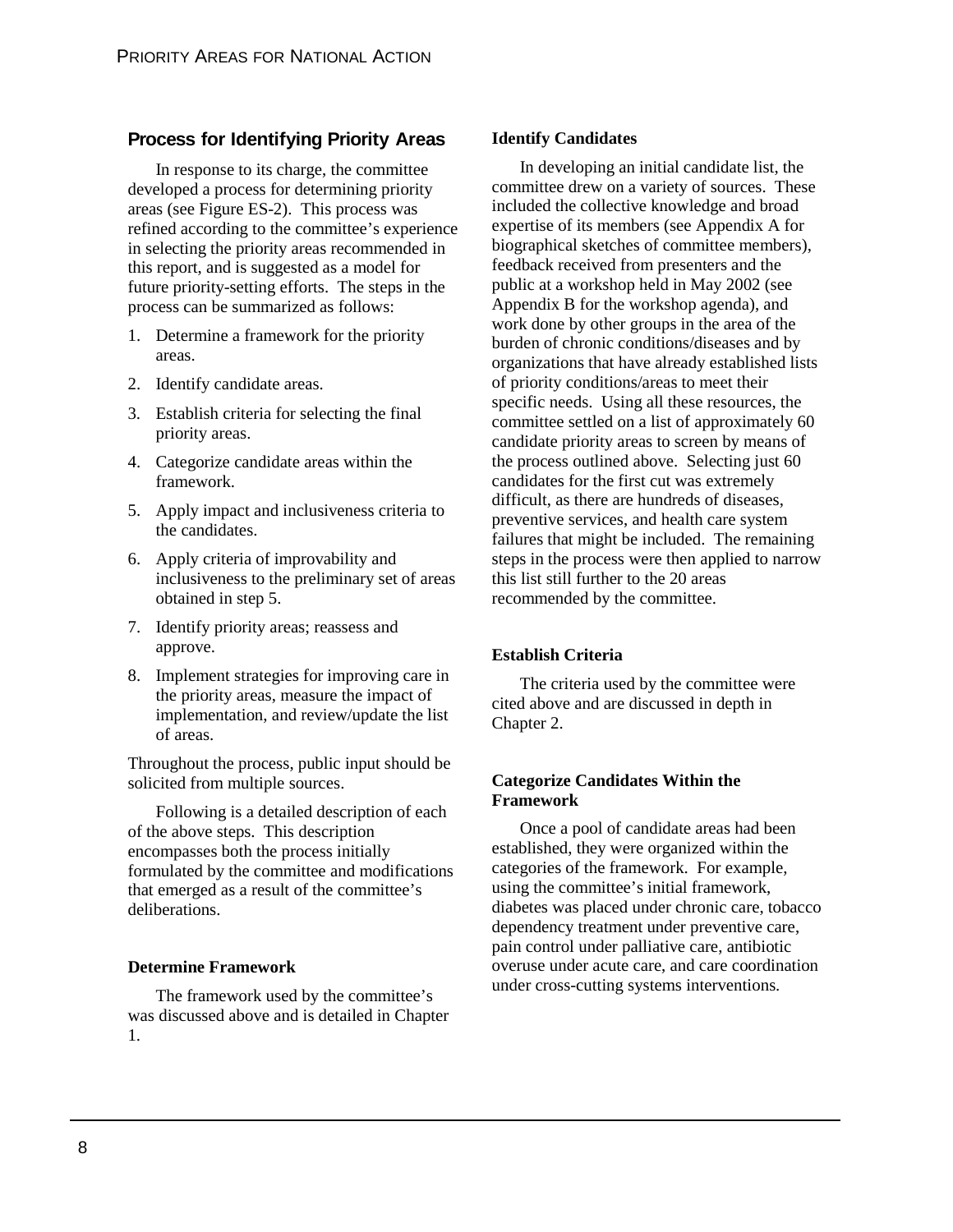

FIGURE ES-2 Recommended process model.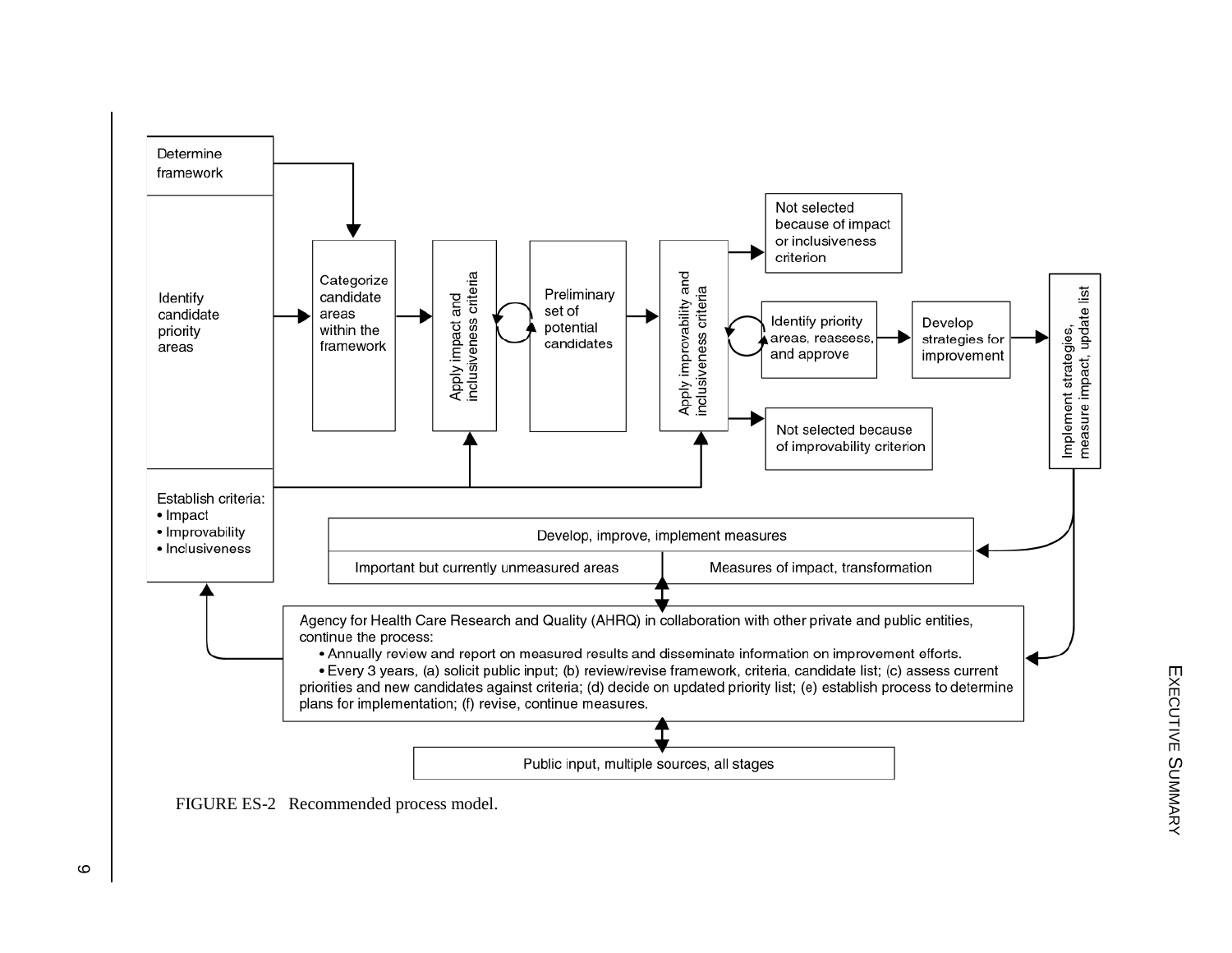## **Apply Criteria to Candidates**

After identifying a list of candidate priority areas and organizing them within the framework, the committee applied the selection criteria to each area, being particularly sensitive to the impact on disadvantaged populations. All three criteria were applied in a single step when the committee performed this selection process. On the basis of its experience, however, the committee recommends a two-step process for future efforts: one should screen for impact first, then for improvability, and throughout the process, particular attention should be paid to inclusiveness. This two-step approach would identify more clearly for consumers, practitioners, and researchers the rationale for including some areas and not others. It would elucidate, for example, which areas did not meet the impact criterion and which met this criterion but not that of improvability. Such clarification could help shape future work in the areas involved. Moreover, future applications of this approach to update the priority areas might well involve richer data analysis and more extensive feedback from the public and health professionals.

## **Identify Priority Areas**

The priority areas selected by the committee were listed earlier under recommendation 3 and are discussed in more detail in Chapter 3.

## **Next Steps**

With the priority areas having been identified, the final step in the process is to implement strategies for improving care in the priority areas, measure the impact of implementation, and periodically review/update the list of areas. Impact should be measured using methods that are standardized and can permit comparison across these diverse areas of quality improvement. The assessment must include measures of the degree to which the system has been transformed and of the clinical impact on patient care. As such changes are effected, the list of priority areas should be reviewed and updated—optimally every 3 to 5 years. Other areas may need to be added to the

list as the result of new data on impact or the development of new treatment interventions. Likewise, if strategies for improvement are effective, it may be possible to remove some areas from the list.

**Recommendation 4: The committee recommends that the Agency for Healthcare Research and Quality (AHRQ), in collaboration with other private and public organizations, be responsible for continuous assessment of progress and updating of the list of priority areas. These responsibilities should include:** 

- **Developing and improving data collection and measurement systems for assessing the effectiveness of quality improvement efforts.**
- **Supporting the development and dissemination of valid, accurate, and reliable standardized measures of quality.**
- **Measuring key attributes and outcomes and making this information available to the public.**
- **Revising the selection criteria and the list of priority areas.**
- **Reviewing the evidence base and results, and deciding on updated priorities every 3 to 5 years.**
- **Assessing changes in the attributes of society that affect health and health care and could alter the priority of various areas.**
- **Disseminating the results of strategies for quality improvement in the priority areas.**

Throughout this study, the committee often encountered a lack of reliable measures to use in assessing improvability for the priority areas under consideration. Available datasets, although useful, were also limited in that they were unable to provide information on health status and health functioning because of their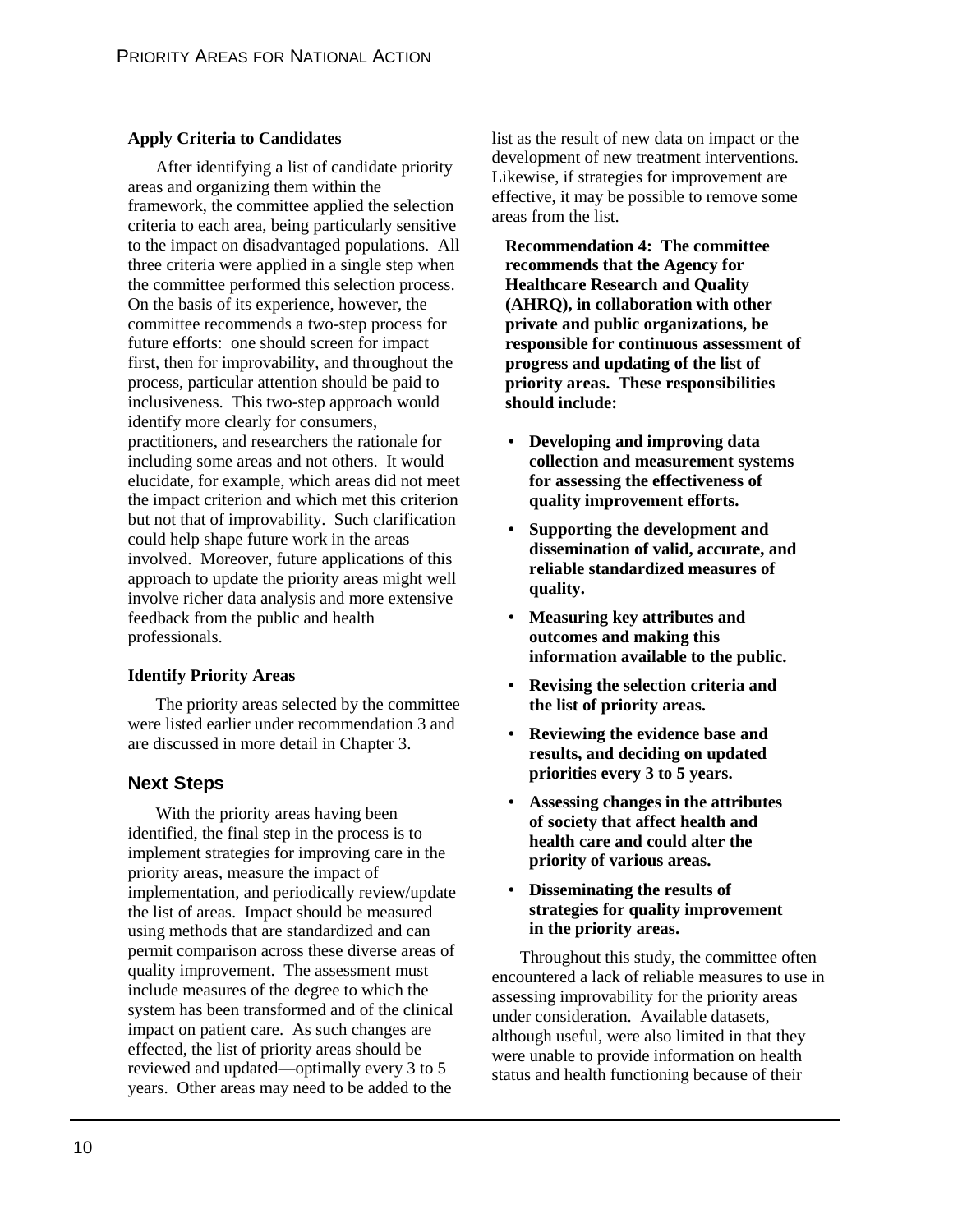disease - and procedure-based orientation. In addition, it was difficult to compare many quality improvement efforts because of a lack of standardization in the way outcomes were measured. Thus, the committee concluded that particular attention should be focused on enhancing survey data and developing new strategies for collecting, collating, and disseminating quality improvement data. Those conducting quality improvement studies should be encouraged to include a core set of measures that would allow comparability across different conditions, just as consensus standards have been developed for conducting and reporting cost-effectiveness analyses (Gold, 1996; Russell et al., 1996; Siegel et al., 1996; Weinstein et al., 1996). Only with such standardized approaches will it be possible to use findings from quality improvement studies for future efforts at priority setting.

**Recommendation 5: The committee recommends that data collection in the priority areas:** 

- **Go beyond the usual reliance on disease - and procedure-based information to include data on the health and functioning of the U.S. population.**
- **Cover relevant demographic and regional groups, as well as the population as a whole, with particular emphasis on identifying disparities in care.**
- **Be consistent within and across categories to ensure accurate assessment and comparison of quality enhancement efforts.**

If AHRQ is to spearhead this undertaking, appropriate funds must be allocated for the purpose. National experts should be convened to develop action plans in the priority areas, and this should be done expeditiously so as to sustain momentum and ensure the timeliness of

the committee's recommendations.

**Recommendation 6: The committee recommends that the Congress and the Administration provide the necessary support for the ongoing process of monitoring progress in the priority areas and updating the list of areas. This support should encompass:** 

- **The administrative costs borne by AHRQ.**
- **The costs of developing and implementing data collection mechanisms and improving the capacity to measure results.**
- **The costs of investing strategically in research aimed at developing new scientific evidence on interventions that improve the quality of care and at creating additional accurate, valid, and reliable standardized measures of quality. Such research is especially critical in areas of high importance in which either the scientific evidence for effective interventions is lacking, or current measures of quality are inadequate.**

The list of priority areas identified by the committee is intended to serve as a starting point for transforming the nation's health care system. Many of the leading causes of death are on this list. Just five of the conditions included—heart disease, cancer, stroke, chronic obstructive pulmonary disease, and diabetes account for approximately 1.5 million deaths annually and represent 63 percent of total deaths in the United States (Minino and Smith, 2001).<sup>4</sup> If redesigning systems of care resulted in merely a 5 percent mortality improvement in these areas alone, nearly 75,000 premature deaths could potentially be averted.

Although AHRQ's role in monitoring progress and updating the list of areas will be

<sup>4</sup> Heart disease (ischemic heart disease and hypertension), 537,088; cancer, 551,833; stroke, 166,028; chronic obstructive pulmonary disease, 123,550; diabetes, 68,662. Total = 1,447,161; total deaths all causes = 2,404,598.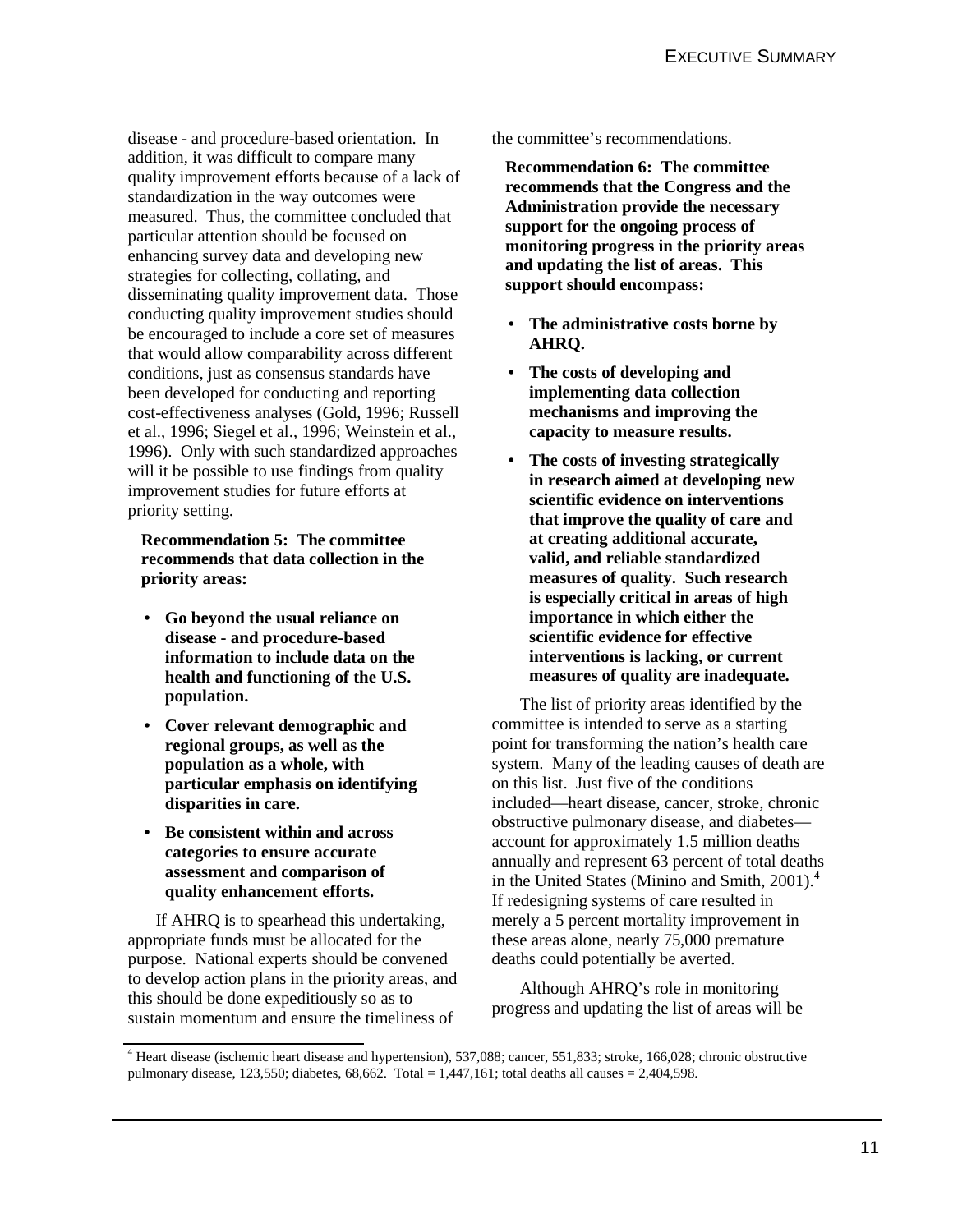critical, the health care system will be changed only through the individual and organized actions of patients, families, doctors, nurses, other health professionals, and administrators; no national body or collaboration can accomplish the task alone. The priority areas deliberately encompass a wide range of health care issues in which improvement is needed for overall system change. However, the priorities are also specific enough that individuals and organizations can choose areas on which to focus their improvement efforts, helping to guarantee that all Americans will receive the quality health care they deserve.

## **References**

- Centers for Disease Control and Prevention. 2001. Trends in screening for colorectal cancer— United States, 1997 and 1999. *Morbidity and Mortality Weekly Report* 50:161-66.
- Chassin, M. R. 1997. Assessing strategies for quality improvement. *Health Aff (Millwood)* 16 (3):151-61.
- Chassin, M. R., and R. W. Galvin. 1998. The urgent need to improve health care quality. Institute of Medicine National Roundtable on Health Care Quality. *JAMA* 280 (11 ):1000-5.
- Foundation for Accountability. 1997a. "The FACCT Consumer Information Framework: Comparative Information for Better Health Care Decisions." Online. Available at http://www. facct.org/information.html [accessed June 4, 2002].
	- ———. 1997b. *Reporting Quality Information to Consumers.* Portland, OR: FACCT.
- Gold, M. R. 1996. *Cost-effectiveness in health and medicine.* New York: Oxford University Press.
- Harris Interactive. 2001. *Survey on Chronic Illness and Caregiving.* New York: Harris Interactive.
- Heffler, S., S. Smith, G. Won, M. K. Clemens, S. Keehan, and M. Zezza. 2002. Health spending projections for 2001-2011: The latest outlook. Faster health spending growth and a slowing economy drive the health spending projection for 2001 up sharply. *Health Aff (Millwood)* 21 (2):207-18.

Hoffman, C., D. Rice, and H. Y. Sung. 1996. Persons with chronic conditions: Their prevalence and costs. *JAMA* 276 (18):1473-9.

- Institute of Medicine. 2000. *To Err Is Human: Building a Safer Health System.* L. T. Kohn, J. M. Corrigan, and M. S. Donaldson, eds. Washington, D.C: National Academy Press.
- ———. 2001a. *Crossing the Quality Chasm: A New Health System for the 21st Century.* Washington, D.C.: National Academy Press.
- ———. 2001b. *Envisioning the National Health Care Quality Report.* M. P. Hurtado, E. K. Swift, and J. M. Corrigan, eds. Washington, D.C.: National Academy Press.
- Leatherman, S. and D. McCarthy. 2002. *Quality of Health Care in the United States: A Chartbook.* New York, NY: The Commonwealth Fund.
- McPherson, M., P. Arango, H. Fox, C. Lauver, M. McManus, P. W. Newacheck, J. M. Perrin, J. P. Shonkoff, and B. Strickland. 1998. A new definition of children with special health care needs. *Pediatrics* 102 (1 Pt 1):137-40.
- Minino, A. M. and B. L. Smith. 2001. *National Vital Statistics Reports.* Centers for Disease Control and Prevention.
- National Institutes of Health. 2002. "NIH Press Release for the FY 2003 President's Budget." Online. Available at www.nih.gov/news/ budgetfy2003/2003NIHpresbudget.htm [accessed Aug. 8, 2002].
- Partnership for Solutions, The Johns Hopkins University. 2001. "Partnership for Solutions: A National Program of The Robert Wood Johnson Foundation." Online. Available at http://www. partnershipforsolutions.org/statistics/prevalence. htm [accessed Dec. 12, 2002].
- President's Advisory Commission on Consumer Protection and Quality in the Health Care Industry. 1998. *Quality First: Better Health Care for All Americans—Final Report to the President of the United States*. Washington, D.C.: U.S. Government Printing Office.
- Russell, L. B., M. R. Gold, J. E. Siegel, N. Daniels, and M. C. Weinstein. 1996. The role of costeffectiveness analysis in health and medicine. Panel on Cost-Effectiveness in Health and Medicine. *JAMA* 276 (14):1172-7.